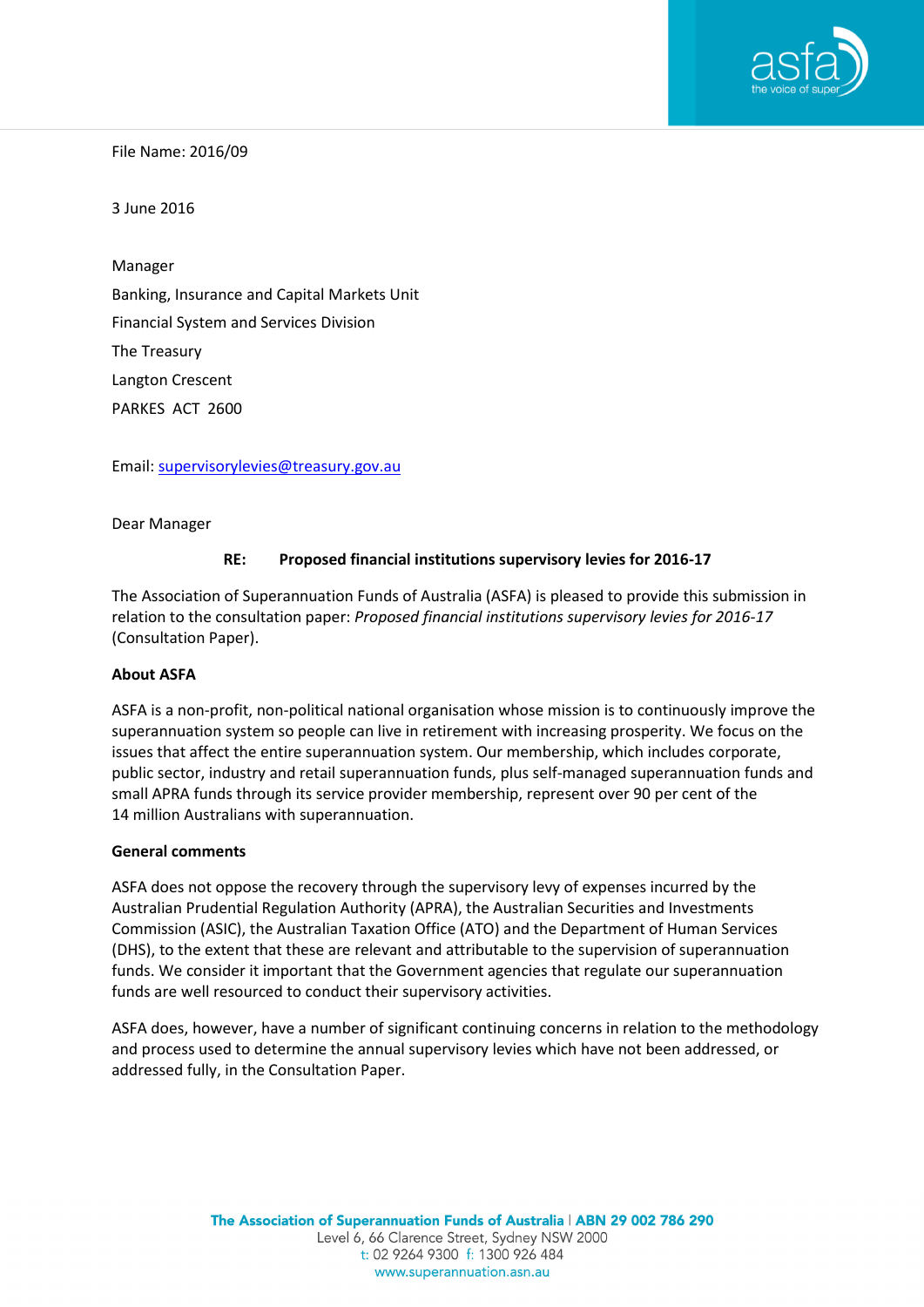## **Executive Summary**

ASFA's concerns in relation to the proposed levies can be summarised as follows:

- 1. Lack of transparency regarding the costs to be recouped via the levy:
	- the Cost Recovery Implementation Statement (CRIS) to be published by APRA by 30 June 2016 should contain sufficient detail to allow stakeholders to assess the appropriateness of the levies imposed on regulated industries
	- in future, APRA should ensure that an updated CRIS is available for stakeholders to consider as part of the annual levy determination process
	- the consultation paper and CRIS for the 2017-18 APRA levy collection, and any material regarding the proposed industry funding model for ASIC, should provide transparency around any ASIC-related amounts that may continue to be collected by APRA and the treatment of any under or over collections of levy relating to ASIC from 2016-17 or earlier years.
- 2. Utilisation of the SuperStream levy component, its application only to APRA-regulated superannuation entities, and the need for clarity over the future funding of 'business as usual' SuperStream activities:
	- Treasury and the ATO should provide detailed information supporting the amount of SuperStream component sought to be recovered via the supervisory levy and properly account for the expenditure of previously raised levies
	- the levy arrangements should recognise that the beneficiaries from SuperStream are not limited to APRA-regulated superannuation funds and their members. In particular, Treasury should reinvestigate options to subject SMSFs to the SuperStream component, and consider whether a portion of the SuperStream component reflecting the benefits delivered to non-levied entities should be met out of consolidated revenue
	- Treasury and the ATO should advise industry of the proposed funding model for ongoing SuperStream costs after the SuperStream levy component ceases to be collected in 2017-18.
- 3. Cost recovery in accordance with Government guidelines:
	- Treasury should reconsider the appropriateness of applying the APRA levy methodology to the recoupment of costs incurred by other agencies
	- future CRIS and levy consultation papers should include sufficient information to enable industry to assess the appropriateness of the proposed levy collections on behalf of the ATO and DHS, and any ASIC-related amounts that may be continue to be collected via the levy.
- 4. Funding of the Superannuation Complaints Tribunal (SCT) while ASFA welcomes the one-off funding boost for the SCT in 2016-17, we consider that:
	- the amount of funding allocated from the levy to the SCT for its ongoing operations should be separately identified in the annual levy consultation papers
	- Treasury and ASIC should urgently review the SCT's funding needs to ensure it is adequately resourced to address its workload and meet its statutory objectives on an ongoing basis, without the need to rely on ad hoc funding increases.
- 5. Minimum and maximum amount for the restricted component both the CRIS to be issued by APRA, and the annual consultation papers, should include meaningful detail about the manner in which these amounts have been determined.
- 6. Timing of annual consultation papers ASFA welcomes the more timely release of the proposed levies for 2016-17 and the longer period allowed for consultation, and recommends that Treasury and APRA endeavour to provide a minimum four week consultation period in future years.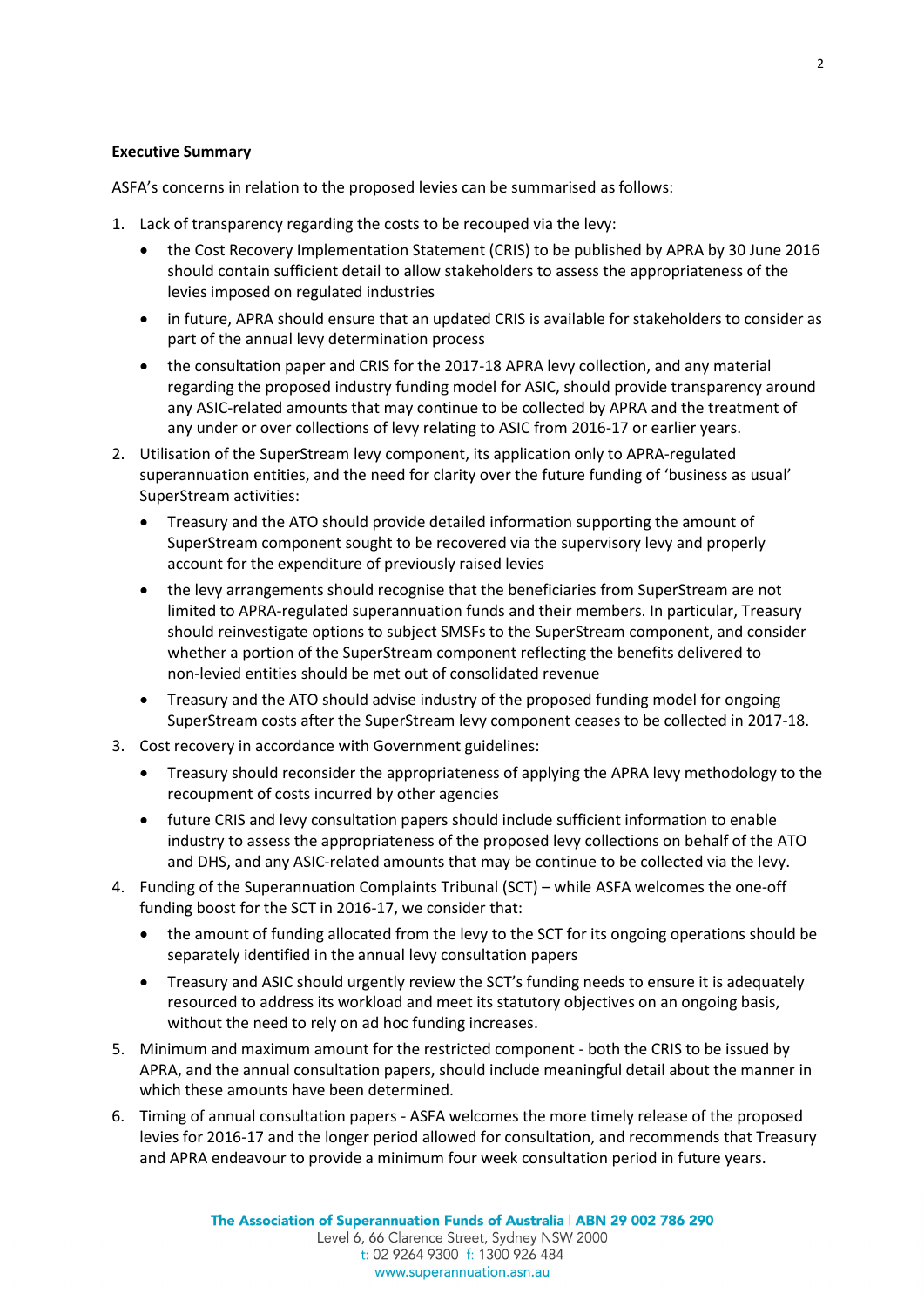#### **Detailed comments**

1

#### **1. Lack of transparency regarding the costs to be recouped via the levy**

#### *1.1 Transparency issues generally*

In submissions on supervisory levies over the last several years, ASFA has consistently highlighted the lack of transparency in the process by which the levies are determined and allocated. We have also raised our concerns in this area in our responses to the Financial System Inquiry and the Government's consultation on introduction of an industry funding model for ASIC.

While pooled superannuation members pay millions of dollars in levies each year to fund the regulatory process, the industry currently has very little awareness of how those levies are allocated between, and utilised by, the relevant agencies.

The breakdown provided to the industry during the annual levy determination process is at the very highest level, simply identifying a total allocated to each agency. No detail is provided to indicate how those amounts relate to the various activities conducted by each agency. This lack of transparency over levies has led to concern that the superannuation industry might effectively be cross-subsidising other participants in the financial services industry, which are not subject to the levy regime.

The issue of transparency has been acknowledged by the Australian National Audit Office (ANAO) in its performance audit of the determination and collection of financial sector levies<sup>1</sup>, and by Treasury as part of a recent consultation on financial industry supervisory levy methodology<sup>2</sup>.

One particular criticism raised by the ANAO related to the failure by APRA to publish Cost Recovery Impact Statements (CRIS) in relation to its industry levies regularly and in a timely manner. While APRA has since published Cost Recovery Implementation Statements (also abbreviated to 'CRIS') for 2014-15 (in very late June 2014) and 2015-16 (in early July 2015), regrettably these were not available when industry was considering proposed levies for those years. Similarly, no CRIS was released with the Consultation Paper to inform industry's consideration of the proposed levies for 2016-17.

Further, the level of detail contained in the 2014-15 and 2015-16 CRIS was very high level and, in ASFA's view, failed to materially advance the industry's understanding of APRA's cost recovery model. The CRIS provided little genuine transparency about how levies are determined across the regulated sectors, or how they are utilised. For example, each CRIS is a single document covering all supervisory levies collected by APRA from regulated industries, across a number of separate levy-collection regimes, with only a high-level percentage breakdown of APRA's supervisory effort by industry.

Given the limited information available regarding the utilisation of levies, it is not possible for industry to assess whether the regulators and agencies have delivered value for money. This, in ASFA's view, represents a significant shortfall in holding the regulatory process to account.

 $<sup>1</sup>$  Australian National Audit Office: The Auditor-General Audit Report No. 9 2013-14 - Performance Audit:</sup> Determination and Collection of Financial Industry Levies – Australian Prudential Regulation Authority, Department of the Treasury

<sup>&</sup>lt;sup>2</sup> The Treasury: The Financial Industry Supervisory Levy Methodology Review, Response Paper, 16 April 2014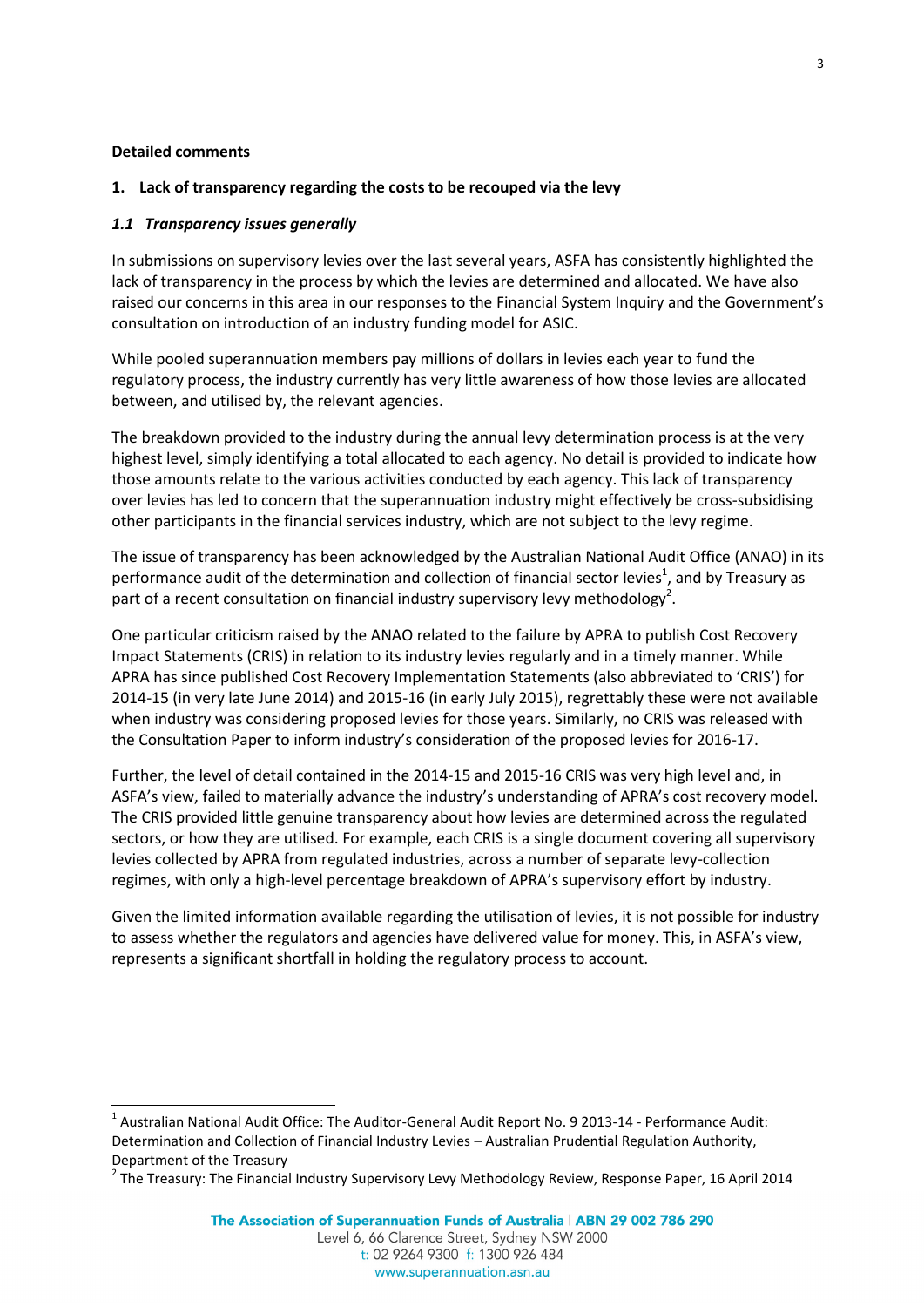The superannuation industry is currently facing increased scrutiny, including as a result of the Productivity Commission's review of the superannuation competitiveness and efficiency, and enhanced disclosure requirements in relation to fees and costs. ASFA considers it appropriate that APRA, as the primary regulator for superannuation, should be held to the same level of scrutiny in terms of the levies imposed on the superannuation industry and their utilisation. The same is also true for amounts recouped on behalf of ASIC and the DHS, and particularly for the substantial amounts collected on behalf of the ATO, which is not only an important regulator but also now a major stakeholder in the superannuation industry as a result of SuperStream.

## *1.2 Transparency in the transition to the ASIC industry funding model*

While the Government has indicated that it will undertake further consultation with industry before settling its proposed ASIC industry funding model, ASFA anticipates that there will also be some flow-on implications for the levy collection by APRA for 2017-18 and, potentially, for future years:

- the question of whether all of ASIC's activities should be directly cost-recovered under the new funding model has not yet been finally resolved<sup>3</sup>. ASFA anticipates that many or most activities which are not directly cost-recovered would be funded from consolidated revenue. However, to the extent that any of those activities continue to be funded via an allocation from the levy collected by APRA, it is important that both the ASIC funding model, and future APRA levy collections, are fully transparent regarding these activities, and the amounts to be recouped from each regulated sector
- during the transition to the ASIC industry funding model it will be necessary for Treasury and APRA to provide transparency around the treatment of any under or over collection from the levies for 2016-17 (or earlier years) on behalf of ASIC – that is, whether this will be reflected in the 2017-18 APRA levy collection, or factored into the amounts charged via the ASIC levy.

We strongly encourage Treasury and APRA to ensure that such transparency is reflected in the consultation paper for the proposed 2017-18 APRA levy collection and the CRIS for 2017-18, and to ensure that the CRIS is released with the consultation paper so as to provide further clarity around the determination of the proposed levies.

## **Recommendation 1:**

-

- a) The CRIS to be published by APRA by 30 June 2016 should provide sufficient detail to allow stakeholders to assess the appropriateness of the levies imposed on regulated industries.
- b) In future years, APRA should time the publication of any updated CRIS to ensure that it is available for stakeholders to consider as part of the annual levy determination process.
- c) The consultation paper and CRIS for the 2017-18 ARA levy collection, as well as material provided regarding the proposed introduction of the ASIC industry funding model from 2017-18, should provide transparency around any ASIC-related amounts that may continue to be collected by APRA and the treatment of any under or over collections from the levies for 2016-17 (or earlier years) that relate to ASIC.

<sup>&</sup>lt;sup>3</sup> Treasury - Proposed Industry Funding Model for the Australian Securities and Investments Commission: Consultation Paper, 28 August 2015, see consultation questions 1 and 2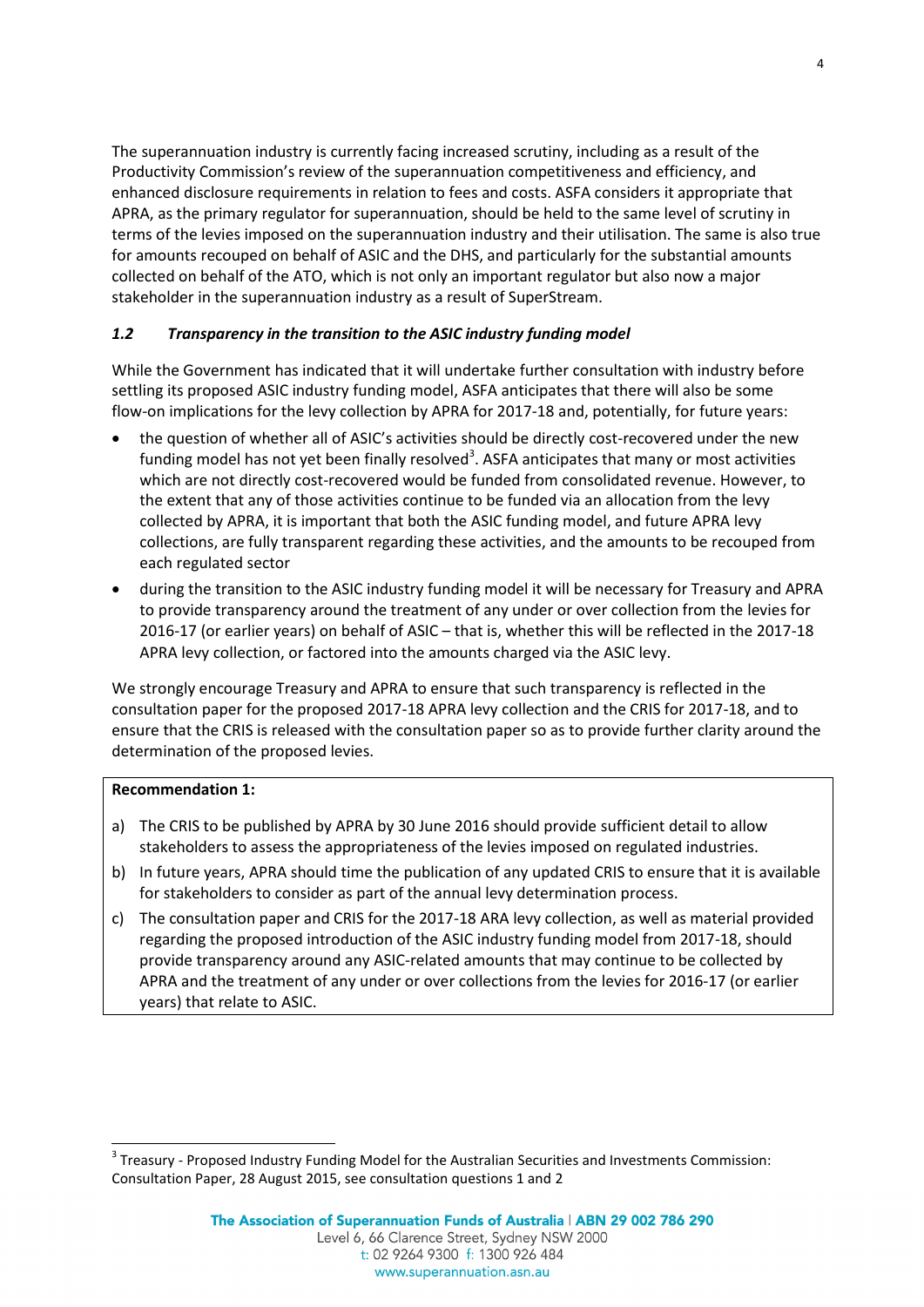# **2. SuperStream levy component**

ASFA has for some years expressed concern about the calculation of the amount to be recovered via the SuperStream component and the fact that recovery is sought only from APRA regulated funds. Each of these concerns has been raised in prior submissions on the levy.

# *2.1 Lack of transparency over calculation and expenditure of the SuperStream component*

ASFA has commented extensively on the lack of meaningful detail about the activities being funded by the SuperStream component – for example, the various activities being performed, the anticipated deliverables, the basis on which expenditure has been incurred, and a breakdown of past and anticipated costs.

As in prior years, the Consultation Paper includes only an extremely high level list of the activities to be undertaken by the ATO, with no indication of how the levy collection is to be allocated between those activities. No additional information has been forthcoming to help industry understand how the SuperStream component has been calculated, and how a projected recovery of this magnitude - \$422 million over the period 2011-12 to 2017-18 - is to be justified.

As ASFA has noted previously, the SuperStream component of the levy is based on *anticipated* expenditure. Good practice dictates that where amounts have been raised with respect to anticipated expenditure, evidence should be provided to those paying the levy that it has been fully applied to those activities and not underspent or misapplied. In our view, the need to apply such a process is heightened where the amounts involved are significant, as is the case here.

# *2.2 Application of SuperStream component only to APRA-regulated superannuation entities*

ASFA has previously noted that Self Managed Superannuation Funds (SMSFs) will benefit from the SuperStream initiatives through more efficient rollover processes from other funds and also more efficient mechanisms for receiving contributions from employers who do not have a direct connection with the SMSF trustees. Despite this, SMSFs have not contributed toward the ATO's cost of implementing SuperStream in the same manner as APRA-regulated funds.

ASFA considers that the levy amount recovered from APRA-regulated funds should relate to the SuperStream activity directly attributable to APRA-regulated funds. The implementation of SuperStream applies across the whole system, including the SMSF sector. We can see no reason why the SMSF levy legislation cannot be amended to allow a levy to be applied.

A further unresolved issue regarding the SuperStream component is its application only to superannuation entities, and by default their members. One of the key goals of SuperStream, and in particular the establishment of infrastructure to support the implementation of the contributions and payments data standards, is to simplify the employer process for paying contributions.

Recent research undertaken for the ATO confirms that this objective is coming to fruition, with the Deputy Commissioner for Superannuation stating that "the majority of employers that have implemented SuperStream are already experiencing benefits, including an overall 70 per cent reduction in the time it takes to meet their superannuation obligations"<sup>4</sup>. In ASFA's view, consideration should be given to whether, given the benefits delivered to non-levied entities such as employers, a portion of the SuperStream component should be met out of consolidated revenue.

<sup>1</sup>  $^4$ ATO: SuperStream research-employers and APRA funds – media release 22 March 2016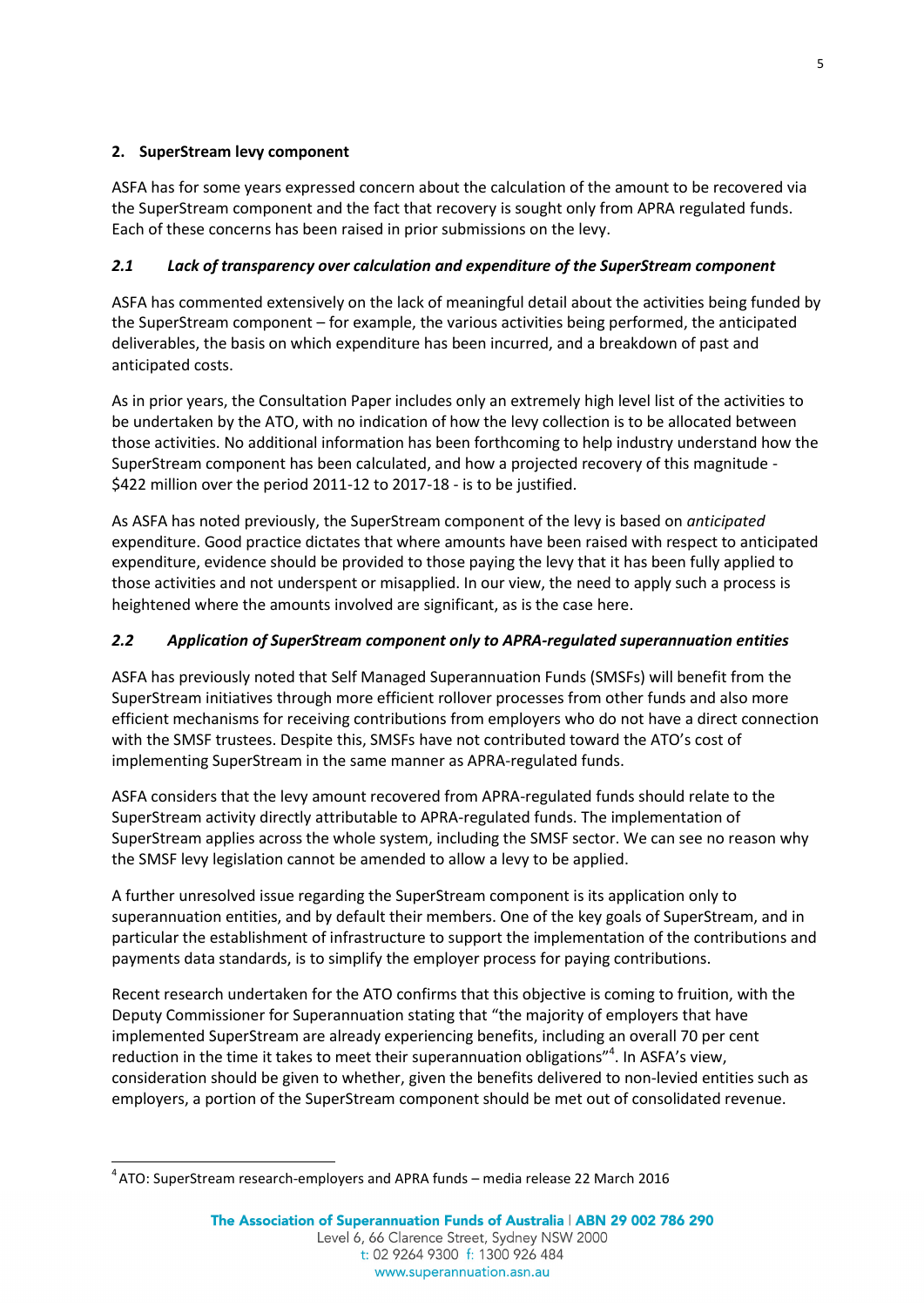We further note that the ATO will shortly commence transacting through the SuperStream network, delivering rollovers of ATO held amounts to funds from November 2016, and Government co-contributions and low income superannuation contributions from April 2017. This development is expected to generate processing efficiencies for the ATO and it would be reasonable to expect that these savings will be appropriately reflected in any levy component imposed on APRA-regulated superannuation funds.

## *2.3 Funding of ongoing SuperStream costs*

Since 2012-13, the annual levy Consultation Paper has stated that a SuperStream levy component would be collected over the period 2012-13 to 2017-18, to fund the implementation of the SuperStream measures.

The scheduled end of the SuperStream component after 2017-18 leaves open the matter of how future ongoing ('business as usual' or 'BAU') costs for SuperStream are to be funded – for example, costs in relation to the ongoing provision of SuperStream enabling services such as SuperTICK and the Fund Validation Service, as well as maintenance, refinement and future development of the *Superannuation Data and Payment Standards 2012*.

ASFA anticipates that, given the move in 2015-16 to full cost recovery of the ATO's activities in relation to superannuation, the ATO will be seeking to recover these BAU SuperStream costs via the APRA levy collection. While ASFA is not opposed to this on principle, we refer to our comments in sections 1. and 2.1 above regarding the lack of transparency experienced to date in relation to the determination and utilisation of the supervisory levy in general and the utilisation of the SuperStream component in particular. We refer also to our comments in section 3.1 below regarding the appropriateness of applying the APRA levy methodology to the recoupment of costs incurred by other agencies.

In ASFA's view, any ongoing funding allocation for the ATO for its BAU SuperStream activities must be sufficiently transparent as to enable the industry to understand the activities performed and to assess the ATO's performance in conducting those activities utilising the levies provided.

In addition, given the purpose of SuperStream is to make the system more efficient, ASFA considers that any benefits to the ATO, in terms of a reduction in cost, should be clearly articulated as part of the annual levy collection process in future years and reflected in a reduction in future levy collections.

ASFA also notes the potential that the enabling services developed as part of SuperStream – effectively financed by the APRA-regulated superannuation sector via the SuperStream component – may be used to facilitate the development of the Single Touch Payroll initiative.

Single Touch Payroll is anticipated to deliver benefits for the ATO and for employers, however little or no benefit is expected to flow to APRA-regulated superannuation funds. In the event that the ATO realises efficiencies and/or cost savings from the use of SuperStream enabling services in the development of the Single Touch Payroll, ASFA would expect this to be reflected in an adjustment to the levy amount imposed on the APRA-regulated superannuation sector. ASFA also considers it critical that any such cost savings are clearly articulated as part of the levy collection process in future, to avoid any possible inference of cross-subsidisation.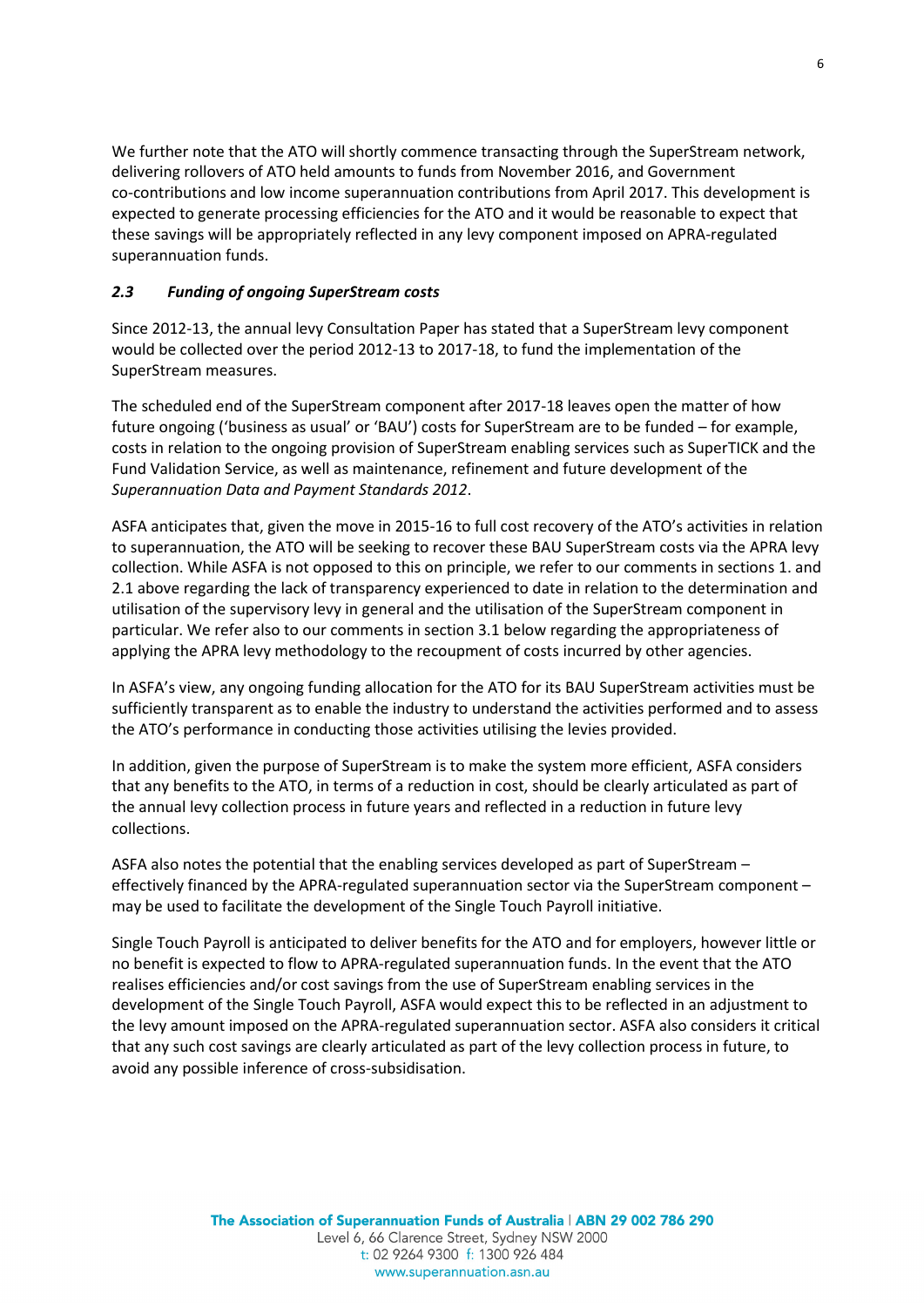# **Recommendation 2:**

- a) Treasury and the ATO should provide detailed information supporting the amount of SuperStream component sought to be recovered via the supervisory levy and properly account for the expenditure of previously raised levies
- b) the levy arrangements should recognise that the beneficiaries from the SuperStream changes are not limited to APRA-regulated superannuation funds and their members. In particular, Treasury should reinvestigate options to subject SMSFs to the SuperStream component of the levy, and consider whether a portion of the SuperStream component reflecting the benefits delivered to non-levied entities should be met out of consolidated revenue
- c) Treasury and the ATO should advise industry of the proposed funding model for ongoing SuperStream costs after the SuperStream levy component ceases to be collected in 2017-18.

# **3. Cost recovery in accordance with Government guidelines**

# *3.1 Recovery of other agency costs using APRA methodology*

In addition to the specific SuperStream component of \$35.5 million for 2016-17, the Consultation Paper sets out a total further recoupment of \$47.1 million of costs from the superannuation industry in relation to activities performed by agencies other than APRA, comprising:

- \$17.8 million for the ATO, in relation to administration of the Lost Member Register and Unclaimed Superannuation Money regime
- \$4.8 million for the Department of Human Services, in relation to administration of the early release of superannuation benefits on compassionate grounds
- \$24.5 million for ASIC, to cover costs related to the SCT as well as other activities.

This significantly exceeds the \$30.5 million in levies to be collected by APRA for its own purposes.

The ANAO has previously recommended that Treasury and APRA consider the appropriateness of applying the APRA levy methodology to calculate the levies APRA collects on behalf of other agencies.<sup>5</sup>

While this recommendation has been acknowledged both by APRA and Treasury, and separate work is now underway to implement an industry funding model for ASIC, there has been little visible progress made toward addressing the ANAO's concerns as they relate to the ATO and DHS. Given the move in 2015-16 to full cost recovery for ATO and DHS activities, and the concerns noted at section 2.3 above regarding future funding of ongoing SuperStream costs, ASFA recommends that this matter urgently be given further consideration.

# *3.2 Activities undertaken by ATO & DHS*

As in 2015-16, the Consultation Paper proposes full cost recovery of the costs incurred by the DHS and the ATO in relation to the early release of superannuation benefits on compassionate grounds, the Superannuation Lost Member Register, and the Unclaimed Superannuation Money framework.

While the Consultation Paper states that the estimated cost to the DHS and the ATO for undertaking these activities is \$4.8 million and \$17.8 million respectively, it provides no detail to substantiate those figures – for example, no information as to the level of resourcing applied by the ATO and DHS to support those programs.

<sup>1</sup> <sup>5</sup> Australian National Audit Office, op. cit., recommendation 2(c), paragraph 3.56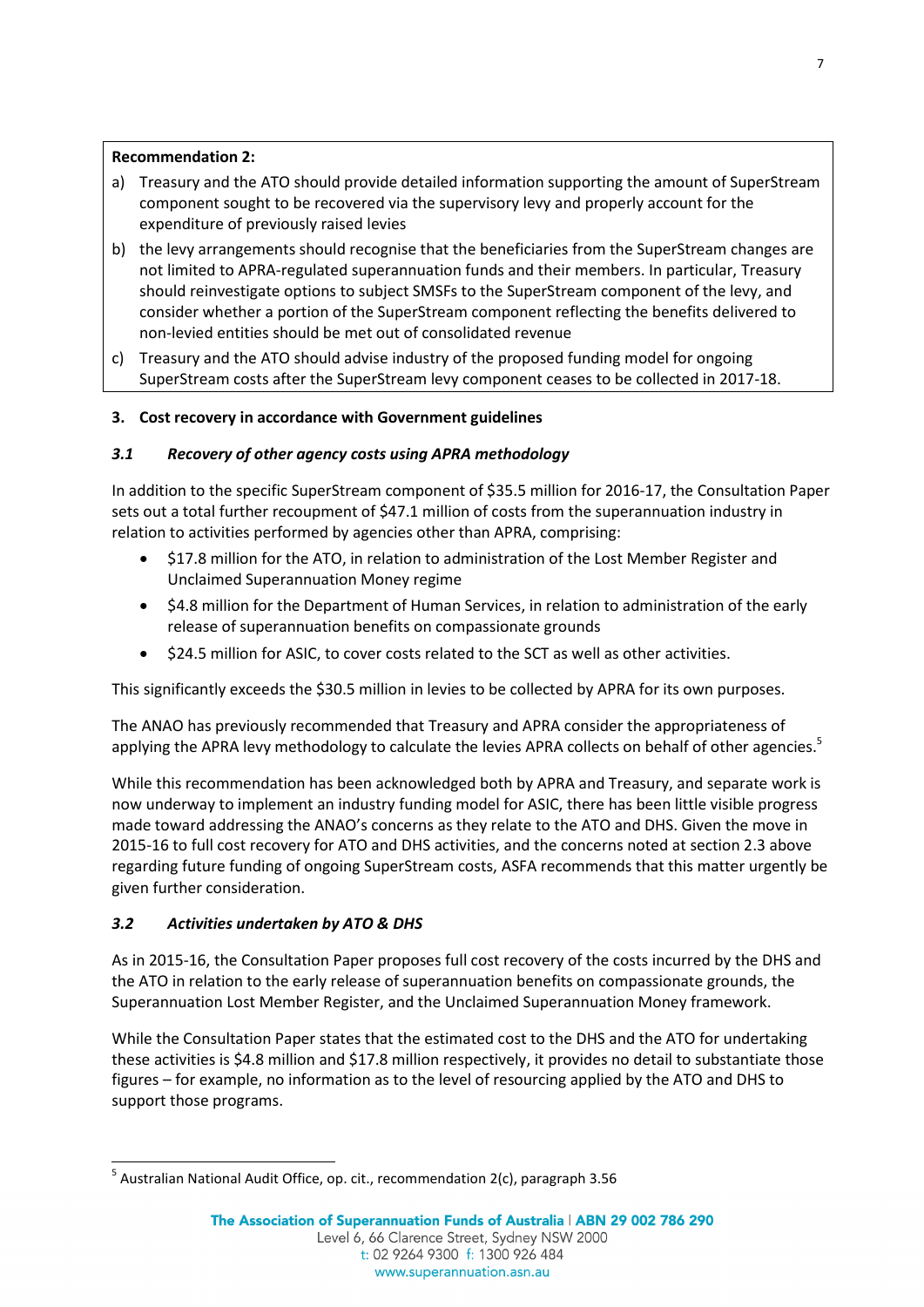The Consultation Paper also provides no indication of the extent to which members of SMSFs benefit from the levies paid by APRA-regulated funds to support the activities of the DHS. (We acknowledge that members of SMSFs will derive little benefit from the non-SuperStream activities of the ATO, as SMSF members are excluded from the lost member regime, and SMSFs are likely to have a low incidence of unclaimed superannuation. Our concerns regarding the benefit that SMSFs derive from the SuperStream component levied only on APRA-regulated funds are noted at section 2.2 above.)

In the absence of more detailed information regarding the cost of the activities undertaken by the ATO and DHS, it is difficult for industry to ascertain the reasonableness of the proposed collection. ASFA strongly recommends that detailed information of this nature be included in the CRIS for 2016-17 and all future years.

## *3.3 Activities undertaken by ASIC*

The Consultation Paper confirms the Government's announcement that, from 2017-18 onward, full cost recovery will be applied for superannuation-related activities undertaken by ASIC via a separate industry funding model.

ASFA has provided its views on the proposed industry funding model in our response to the Final Report of the Financial System Inquiry, and directly to Treasury in response to its consultation paper. In both responses, ASFA indicated our support for adequate and appropriate funding for ASIC, and the notion that all regulated industries should contribute via levies, while noting that the APRA-regulated superannuation industry already contributes substantially toward the cost of its regulation by ASIC (currently, through the APRA levy collection process).

In our response to the Treasury consultation on the proposed industry funding model, ASFA expressed a number of specific concerns, including the following:

- the industry has not been provided with the information needed to develop a full understanding of ASIC's current activities and efficiency and therefore to assess the appropriateness (or otherwise) of the proposed ASIC levies and charges. This information gap can only be remedied by ASIC clearly and transparently mapping out all of its activities, costing them, and attributing them to the relevant sectors/sub-sectors within its regulated population
- the proposed 'one size fits all' model did not appear to adequately reflect the differing levels of risk posed by different categories of regulated entities and is therefore unlikely, in ASFA's view, to produce an equitable outcome
- the proposed model did not appear to involve a sufficiently robust accountability and transparency framework.

ASFA looks forward to being involved in future discussions on the development of the industry funding model for ASIC.

As noted in section 1, the introduction of an industry funding model for ASIC will have some flow-on implications for future levy collections by APRA. ASFA strongly urges Treasury and APRA to provide detailed information to stakeholders, via future years' consultation papers and CRIS, regarding:

- any funding amounts for ASIC-related activities that may continue to be funded via the APRA levy collection process
- the treatment of any under or over collection from the levies for 2016-17 (or earlier years) on behalf of ASIC.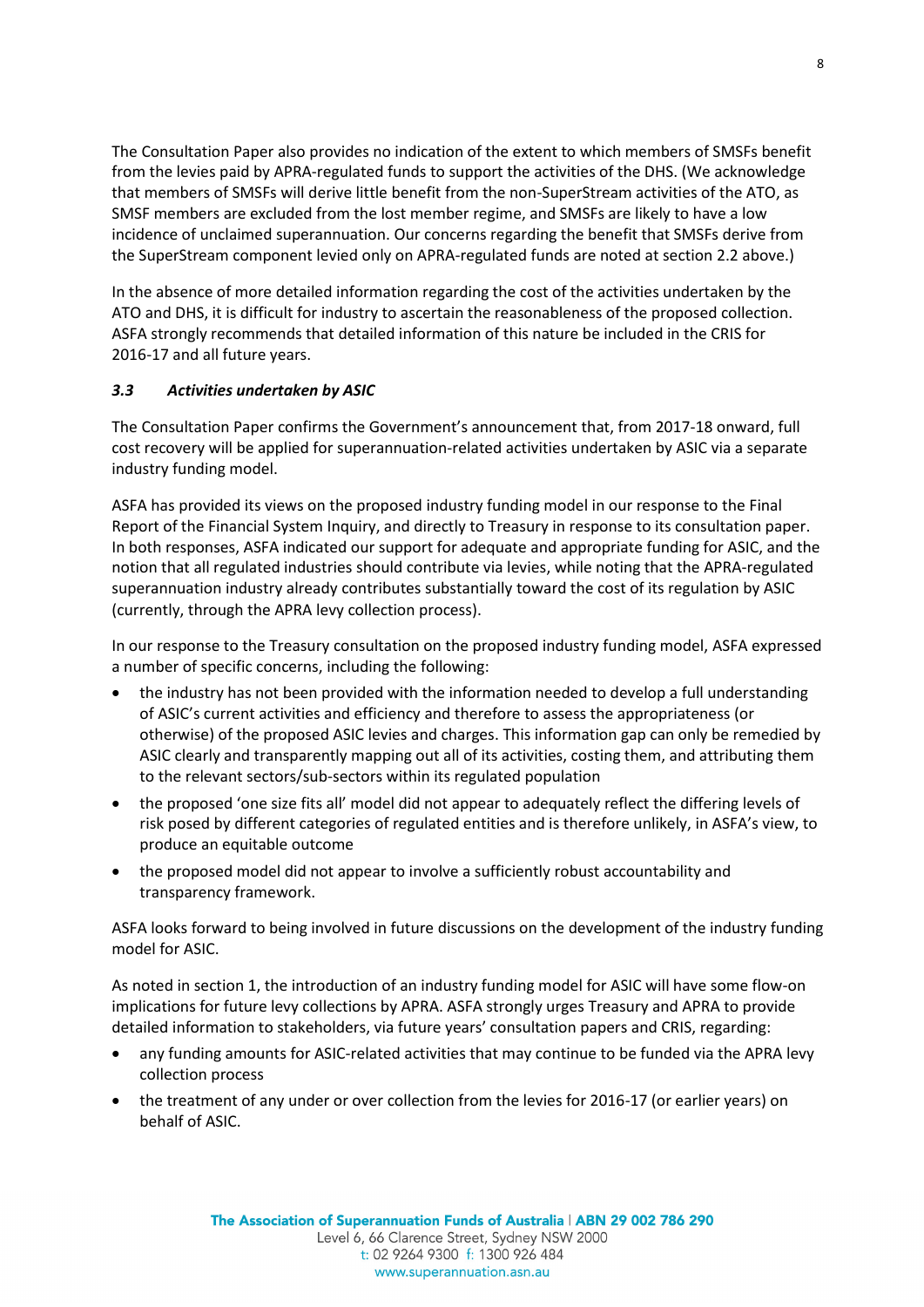Turning to the specific detail of the proposed 2016-17 supervisory levy, the Consultation Paper indicates that \$24.5 million of the \$70.4 million proposed ASIC component of the 2016-17 levies is to be recouped from APRA-regulated superannuation entities - an increase of \$14.3 million<sup>6</sup> over the amount recouped in 2015-16.

Taking into account the ad hoc allocation of \$5.2 million for the SCT (see section 4. below), the remaining \$19.3 million is to be recouped as follows:

- ongoing (annual) funding of the SCT's operations (this amount is unspecified)
- a contribution toward the additional \$37 million funding provided to "bolster ASIC to protect Australian consumers" (this amount is also unspecified, but by deduction it is potentially in the order of \$9 million)
- an amount to partially offset ASIC's regulatory costs in relation to any or all of these activities: consumer protection, financial literacy, regulatory and enforcement activities relating to the products and services of APRA regulated institutions, over the counter derivatives market supervision reforms and ASIC's MoneySmart programmes (this amount is also unspecified, as are the specific activities which are attributed to the APRA-regulated superannuation sector).

As is the case for the activities conducted by the ATO and DHS (see 3.2 above), no information has been provided to enable stakeholders to understand the manner in which the funding allocation for ASIC has been determined. In ASFA's view, it has certainly not been demonstrated that this allocation is inadequate to ASIC's regulatory activities in relation to superannuation.

We note our comments at 1. above regarding the need for enhanced transparency during the transition to the new funding model, and ongoing in respect of any ASIC activities that may continue to be cost recovered through the APRA levy collection.

#### **Recommendation 3:**

-

- a) Given the move in 2015-16 to full cost recovery for ATO and DHS activities, and the uncertainty over future funding of ongoing SuperStream costs, Treasury should reconsider the appropriateness of applying the APRA levy methodology to the recoupment of costs incurred by other agencies
- b) future CRIS and levy consultation papers should include sufficient information for industry to ascertain the appropriateness of the proposed levy collections on behalf of the ATO and the DHS, as well as any amounts related to ASIC that may be continue to be collected via the APRA levy.

 $6$  This figure is approximate - the itemised figures in the breakdown for superannuation in the 2015-16 Consultation Paper do not sum precisely to the total provided.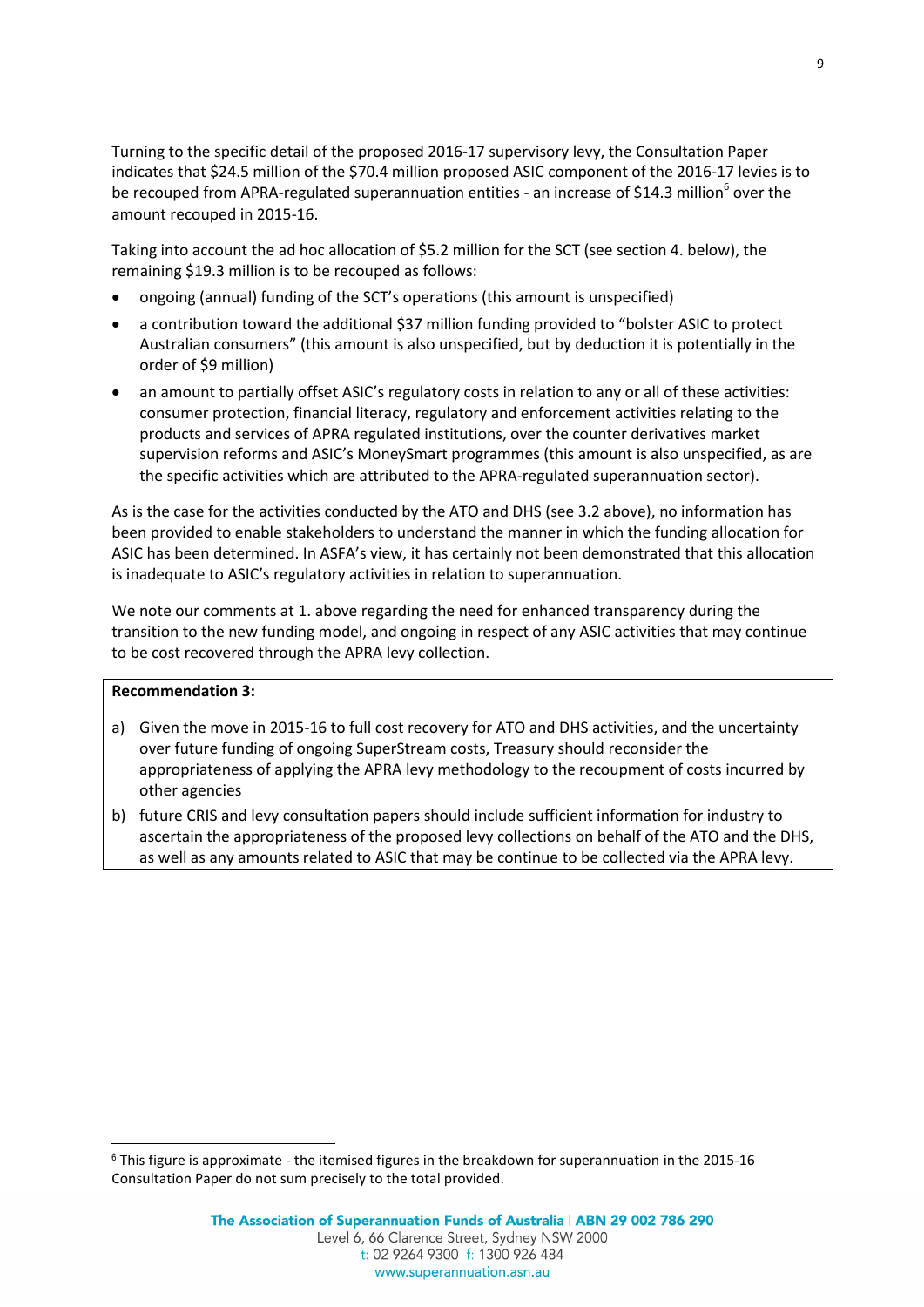## **4. Funding of the SCT**

ASFA welcomes the Government's recent announcement<sup>7</sup> that the SCT will be provided with an ad hoc funding increase of \$5.2 million in 2016-17 to deal with legacy complaints and improve its processes and infrastructure.

The SCT is a service of critical importance to APRA-regulated superannuation funds and their members and the time taken to resolve complaints is an issue which impacts on consumers' confidence in the superannuation system. ASFA members continue to report increased activity within some parts of the legal profession such that fund members are being actively encouraged to pursue litigation in respect of a benefit entitlement (particularly in relation to claims for insured disablement benefits) instead of following their fund's usual benefit claim and complaints process. One reason cited for the increased trend toward litigation is the time taken for fund members to achieve a resolution of their complaint through the SCT.

ASFA is concerned that the one-off nature of the recent funding injection does not adequately address the deficiency in funding of the SCT's ongoing needs. ASFA has raised concerns over a number of years that the level of funding provided to the SCT on an ongoing basis is not adequate to ensure that it can deal effectively with the volume of complaints received within an appropriate timeframe. This shortfall inevitably causes a backlog of unresolved complaints, which must then be periodically addressed via additional funding allocations as part of the Budget process – as in the May 2016 Budget and, most recently prior to that, the May 2013 Budget.

ASFA strongly urges Treasury and ASIC to urgently review the SCT's funding needs to ensure it is receives adequate resources on an ongoing basis to address its workload and meet its statutory objectives, without the need to rely on ad hoc funding increases.

While the Consultation Paper notes<sup>8</sup> that part of the levy collected on behalf of ASIC is used to defray the costs of operation of the SCT, it does not allocate a specific amount for that purpose. This is consistent with the approach taken in the consultation papers for 2014-15 and 2015-16, but a marked departure from earlier years when the paper clearly indicated an amount of the ASIC component of the levy that was intended to provide funding for the operation of the SCT. The only funding amount specifically attributed to the SCT for 2016-17 is the \$5.2 million ad hoc Budget allocation.

In ASFA's response to the consultation on an industry funding model for ASIC, we expressed the view that the SCT should be given greater control over its funding allocation. In particular, we noted that funding allocated for the operation of the SCT is currently channelled through ASIC, which provides staff and various services to the SCT in accordance with the requirements of the *Superannuation (Resolution of Complaints) Act 1993*. Under these arrangements ASIC exerts a high level of control over the funding amount to be allocated to the SCT and influence over its utilisation.

It is not clear to ASFA that the current arrangements between the SCT and ASIC are appropriate or optimal in terms of efficiency or cost effectiveness. Certainly, there appears to be considerable scope to consider whether alternate arrangements might not deliver cost savings and operational efficiencies which would provide benefit not only to the SCT but also to the superannuation funds and consumers who rely upon its services.

1

<sup>7</sup> The Hon. Scott Morrison, Treasurer and the Hon. Kelly O'Dwyer, Assistant Treasurer: Turnbull Government bolsters ASIC to protect Australian consumers – joint media release, 20 April 2016; Budget 2016-17 - Budget Measures - Budget Paper No. 2, p. 153

 $^8$  Treasury: Proposed Financial Institutions Supervisory Levies for 2016-17, p. 6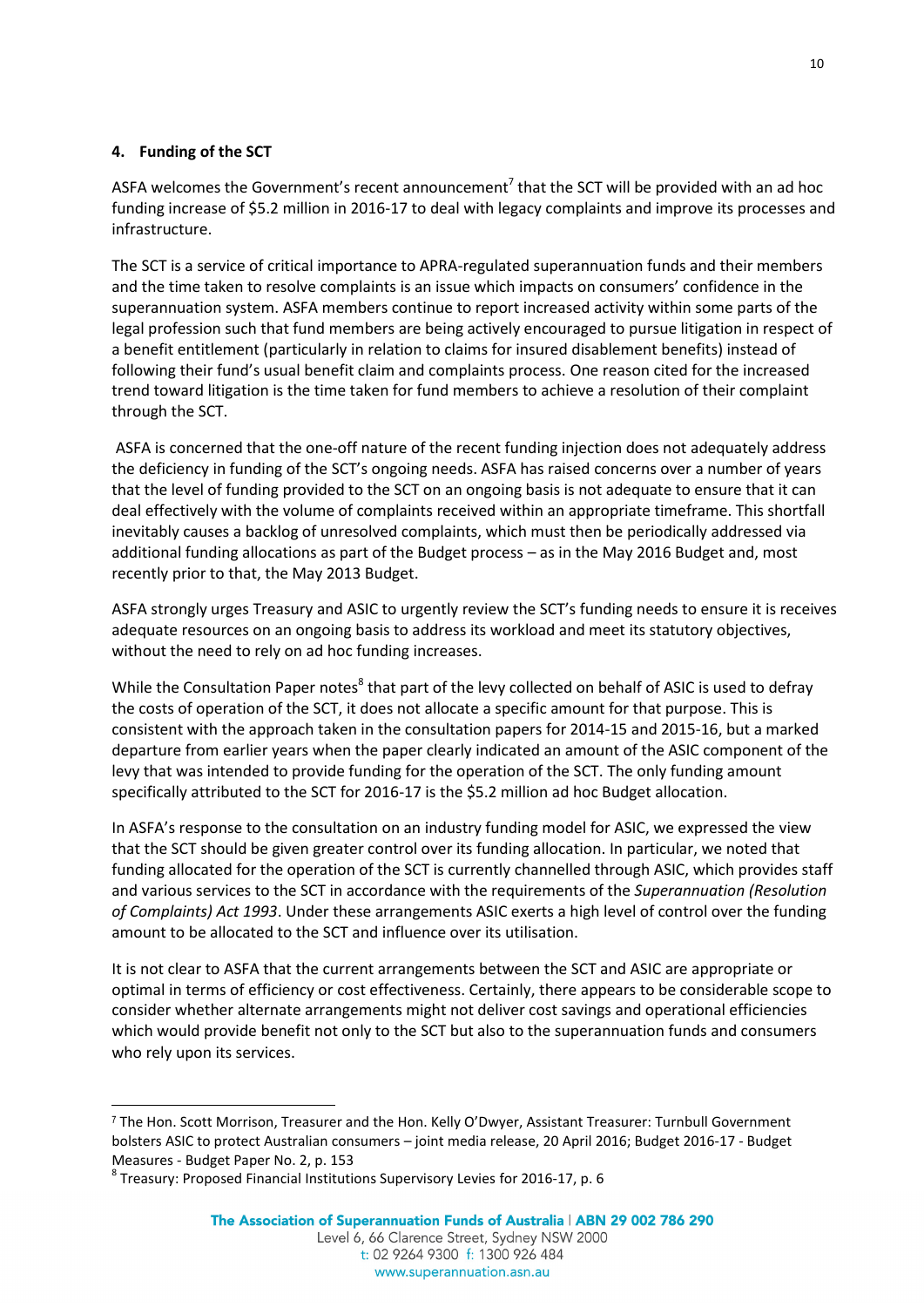We note that the Government recently announced a review of all external dispute resolution and complaints handling bodies in the financial sector<sup>9</sup>. While we acknowledge that it may not be practicable to undertake a major review of the SCT's funding and/or structural arrangements prior to the outcome of that review it remains, in ASFA's view, desirable and appropriate to provide full transparency around the funding that is currently allocated to the SCT.

We look forward to providing input into the review with a view to ensuring that an appropriate, cost-effective and adequately resourced complaints handling framework continues to be available to members and beneficiaries of APRA-regulated superannuation funds.

## **Recommendation 4:**

- a) The amount of funding allocated to the SCT from the ASIC component of the 2016-17 supervisory levy for its ongoing operation should be separately identified.
- b) Treasury and ASIC should urgently review the SCT's funding needs to ensure it is receives adequate resources to address its workload and meet its statutory objectives on an ongoing basis, without the need to rely on ad hoc funding increases.

# **5. Minimum and maximum amount for the restricted component**

ASFA agrees with the conceptual basis for making the distinction between the types of activities covered by the restricted and unrestricted component.

The setting of a minimum and maximum amount for the restricted component makes sense, as many of the costs of prudential supervision are fixed and those which are variable are not in direct proportion to fund assets. However, care needs to be taken to ensure that the minimum and maximum amounts are determined on an appropriate and equitable basis, and that they reflect the actual minimum and maximum costs of supervising entities, without cross-subsidisation.

In this respect, we note that the minimum amount for the restricted component for a superannuation fund has been increased from \$1,000 to \$2,500 for 2016-17. ASFA welcomes this modest increase, as in prior years we have questioned whether the total levy paid by some smaller funds would in fact cover the cost of prudential supervision of those funds.

ASFA has, in a number of previous submissions on the levies, noted the lack of transparency around the calculation of the maximum levy amount. Treasury has previously acknowledged industry's concerns that the annual consultation papers provide little explanation of the rationale for the setting of the minimum and maximum amounts, and indicated that APRA would, via its CRIS, provide more transparency regarding the calculation of the minimum and maximum amounts<sup>10</sup>. We note, however, that the CRIS published for 2014-15 and 2015-16 failed to include any such information.

## **Recommendation 5:**

-

- a) There needs to be a clear and transparent methodology underpinning the basis on which the minimum and maximum amounts for the restricted component are set each year.
- b) Both the CRIS to be issued by APRA, and the annual consultation papers, should include meaningful detail about the manner in which these amounts have been determined.
- c) The minimum and maximums should strive to reflect the actual minimum and maximum costs of supervising the entities in the relevant industries.

<sup>9</sup> Morrison and O'Dwyer, op. cit.

 $10$  Treasury: Response Paper, op. cit., p. 8